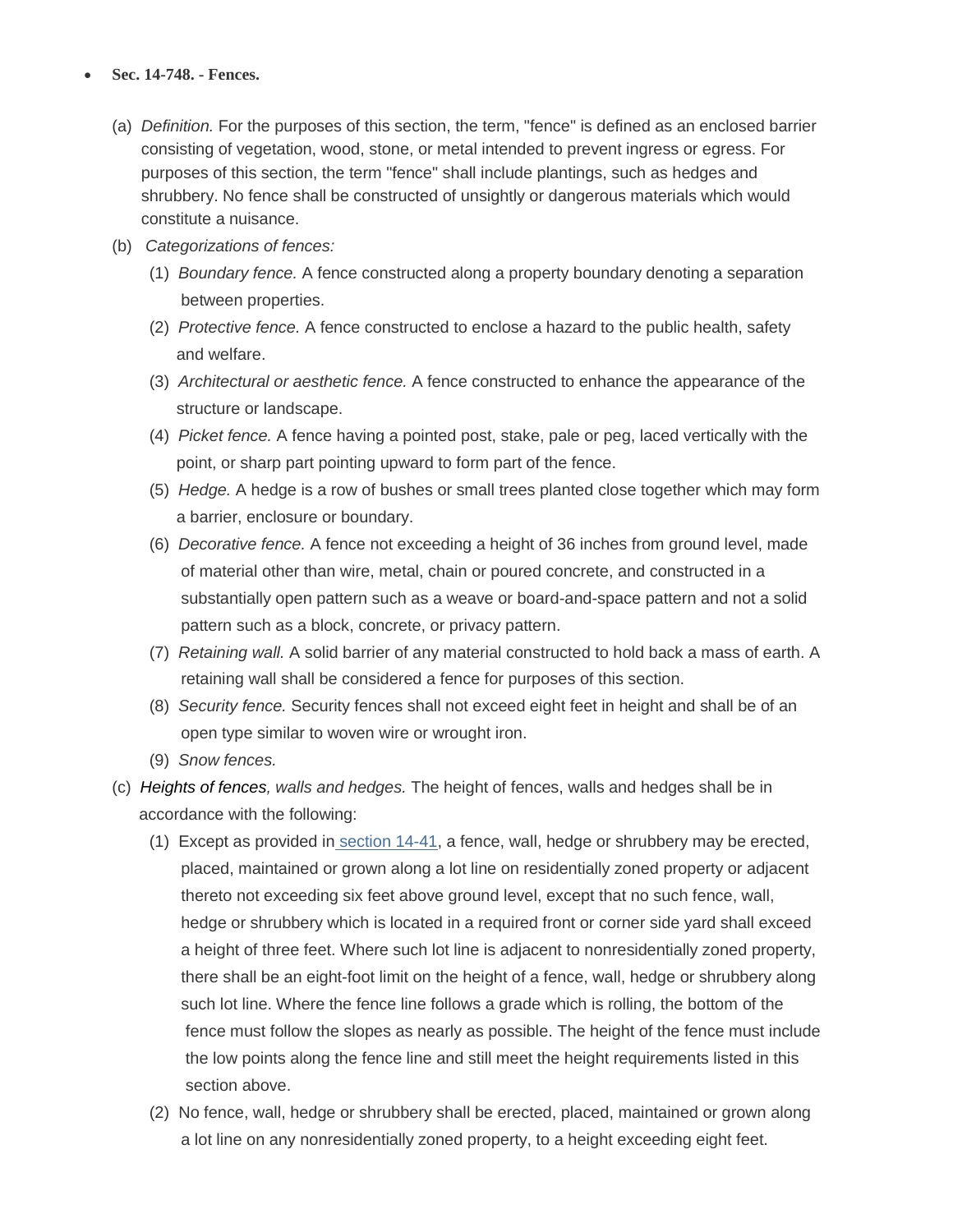- (3) In any residential district no fence, wall, hedge, or shrubbery shall be erected, constructed, maintained or grown to a height exceeding three feet above the nearest street grade within 25 feet of the intersection of any street lines or street lines projected.
- (4) All fence structures or hedges listed in this section shall be set back eight feet from an alley right-of-way line.
- (5) No fence in any front yard or corner side yard may exceed three feet in height unless said fence causes no visual obstruction, and then in that case, it can be up to four feet in height.
- (d) *Placement of fences on property.*
	- (1) Residential fences shall be built along the lot line and must be set back two feet from side yard lines and five feet from back yard line.
	- (2) In front and corner side yards, fences may be placed on lot lines provided they comply with subsections  $(c)(1)$  and  $(3)$  and  $(5)$ .
	- (3) All parts of the fence shall be built upon the owner's property.
- (e) *Dangerous fences.* No fence shall be constructed which has sharp edges or points, or which conducts electricity, or is designed to electrically shock, or which uses barbed wire. However, barbed wire may be used in industrially zoned areas if the devices securing the barbed wire to the fence are eight feet above the ground and project toward the fenced property and away from any public area.
- (f) *Fencing materials regulated.*
	- (1) Fences in front yards shall be limited to decorative or architecturally aesthetic types of fences and shall not contain chicken wire, snow fence, slab wood, barbed wire or woven wire or any other unattractive materials.
	- (2) Supporting post and members may be placed on either side of the fence depending on the style of fence, or supporting members may be enclosed within the structure.
	- (3) PVC materials or resin materials may be used for fencing anywhere on the parcel in any side, front or rear yard.
	- (4) Vegetative growth is acceptable for use in creating fences as long as the height requirements in subsections (c)(1), (3) and (5) are met.
- (g) *Maintenance/repair.*
	- (1) All fences shall be maintained and kept safe and in a state of good repair.
	- (2) The fence owner shall properly trim weeds and grasses around the fence.
	- (3) Any fence existing on the effective date of the ordinance from which this section is derived and not in conformance with this section may be maintained, but any alteration, modification or improvement of such fence shall comply with this section.
	- (4) Any person building a fence on the property of another person shall move said fence to its correct location within 30 days after discovery of the encroachment.